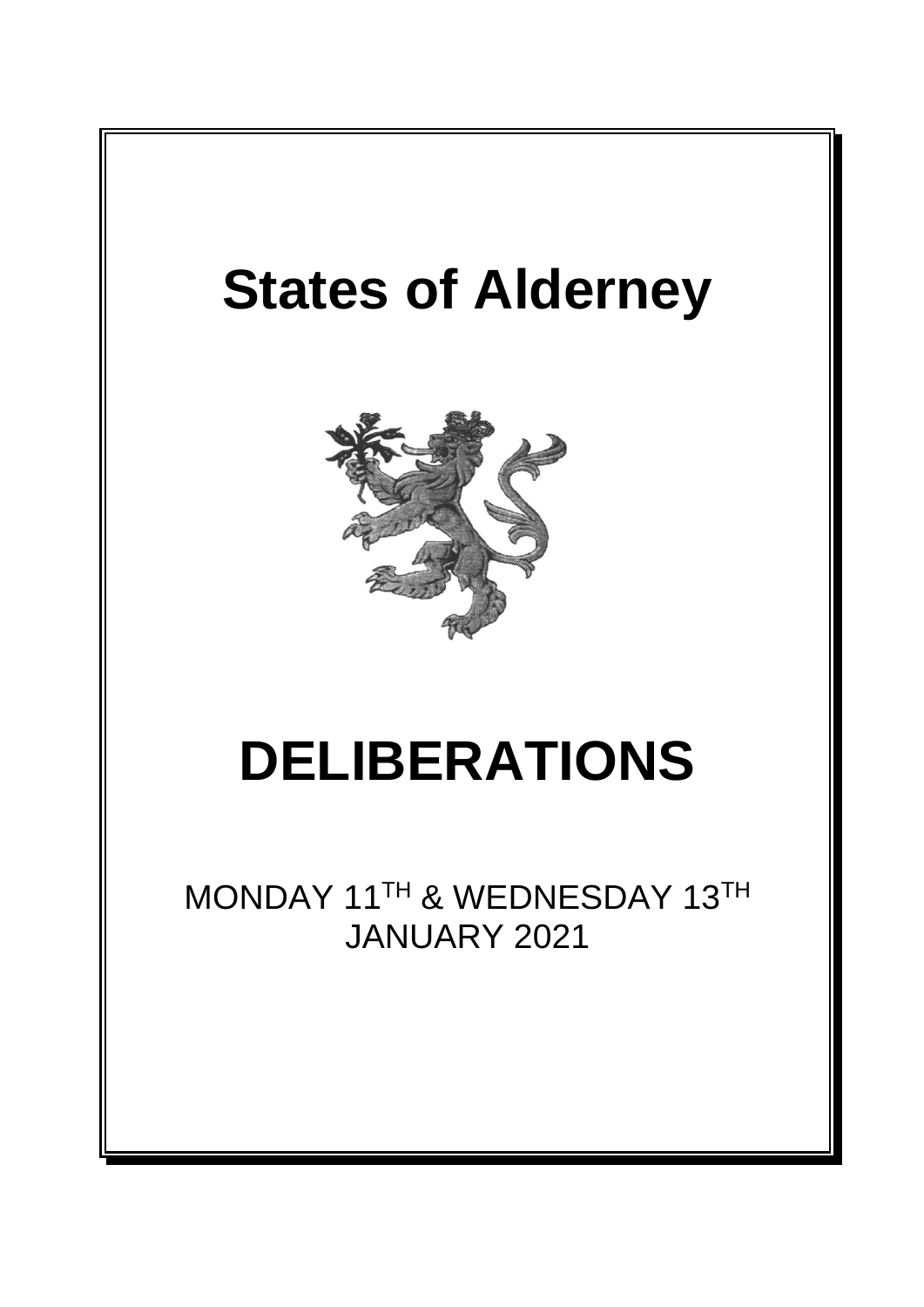# **STATES OF ALDERNEY**

# **DELIBERATIONS**

# **FOR THE STATES MEETING**

# **ON MONDAY 11 TH AT 1100HRS AND WEDNESDAY 13TH JANUARY 2021 AT 1730HRS**

Present: Mr William Tate, President Mr Bill Abel Ms Annie Burgess Mr Ian Carter Mr Kevin Gentle Mr Christian Harris Mr Rhys Jenkins Mr Boyd Kelly Mr Graham McKinley, OBE Mr Steve Roberts Mr Alex Snowdon

Lieutenant G T Workman RN (Rtd) represented His Excellency The Lieutenant-Governor of the Bailiwick of Guernsey.

Before the meeting commenced the President explained the reasons for bringing forward the meeting to Monday 11<sup>th</sup> January in order to deal with Item XIV.

# **Monday 11 January 2021 at 1100hrs**

# **Item l Opening of the States of Alderney Annual Meeting**

**The Greffier opened the Annual January Meeting.**

**The President then welcomed the new Members and also the new Greffier. He also welcomed those in the gallery to the meeting.**

# **Suspension of Standing Orders to Rules of Procedure**

**Pursuant to Rule 24, the President suspended Standing Orders to the extent required to provide for the Proposition at item XIV to be debated.**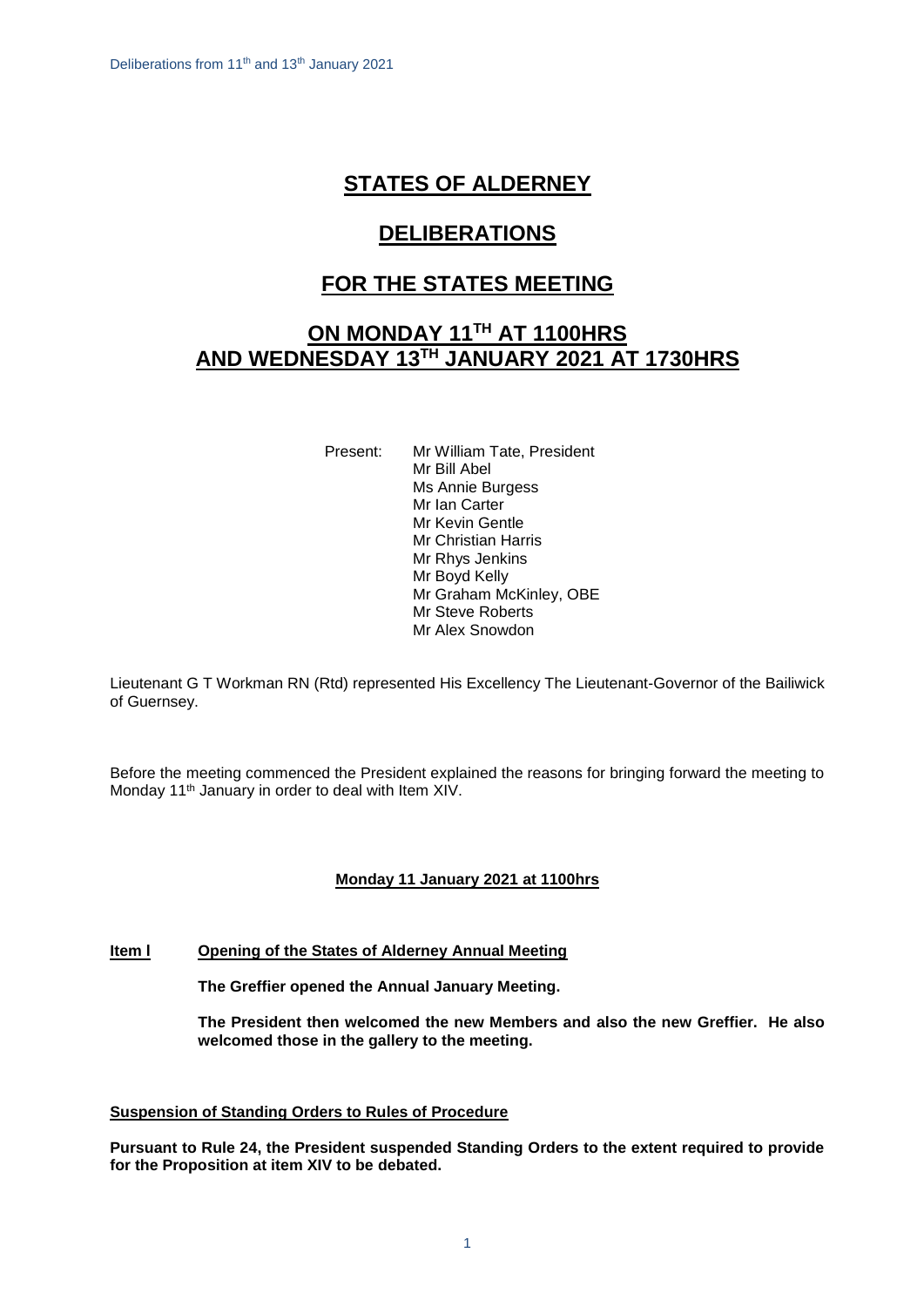# **Item XIV The European Communities (Coronavirus Vaccine) (Immunity from Civil Liabiity) (Alderney) Ordinance, 2020.**

### **The following Amendment was received from Mr Gentle:-**

"The States is asked to resolve to amend the wording of the draft Ordinance by changing the date of the expected States Resolution in the opening sentence from 13<sup>th</sup> January 2021 to 11<sup>th</sup> January and in section 8 changing the Commencement date from 14<sup>th</sup> January 2021 to 11<sup>th</sup> January 2021."

Amendment Proposed by Mr Kevin Gentle Amendment Seconded by Alex Snowdon

**The States of Alderney resolved to approve "The European Communities (Coronavirus Vaccine) (Immunity from Civil Liability) (Alderney) Ordinance, 2021".** 

**The Item, as amended, was then debated and approved unanimously.**

Proposed by Mr Kevin Gentle Seconded by Alex Snowdon

**Meeting Adjourned: 1131hrs**

# **Wednesday 13 January 2021 at 1730hrs**

**The Greffier re-opened the meeting.**

# **Item II Election Procedure**

**The States of Alderney resolved that the subsequent elections take place by verbal vote.**

Approved by a majority All in favour except Mr Abel and Mr Carter who abstained

#### **Item III Election of Vice President**

**Mr Graham McKinley was elected Vice President for 2021.**

Proposed by Mr Roberts and seconded by Mr Carter Approved unanimously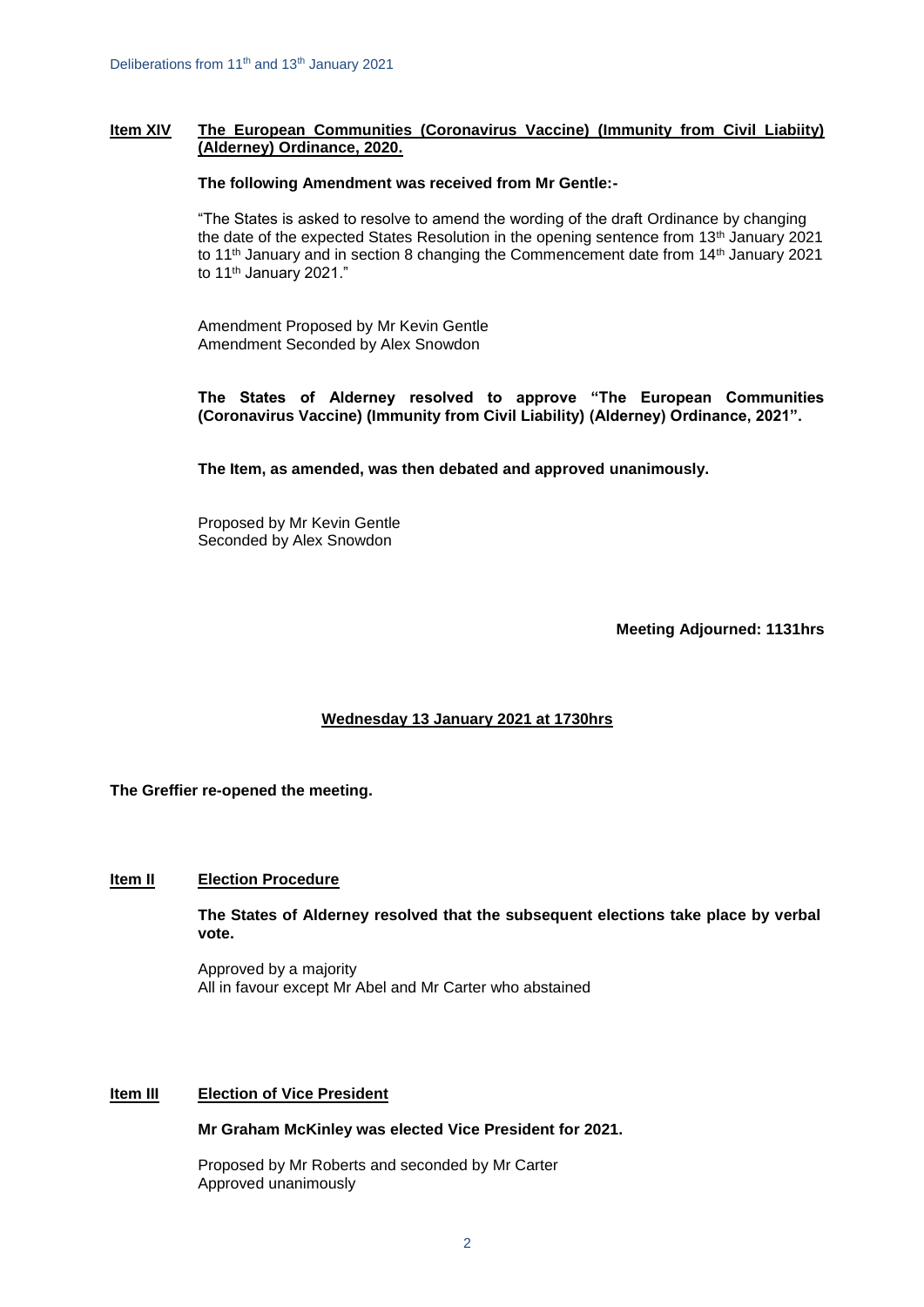# **Item IV Appointment of Auditors**

**The States of Alderney resolved to appoint Grant Thornton Limited (Channel Islands) to be the States' Auditors for 2021.**

Approved unanimously

# **Item V Appointment of Committee Chairmen**

#### **The States resolved to appoint the Chairmen of the following Committees:-**

**Mr Bill Abel as Chairman of the Policy and Finance Committee** Mr Abel was proposed by Mr Snowdon and seconded by Mr Roberts Mr Carter was proposed by Mr McKinley and seconded by Ms Burgess Approved by a majority *FOR Mr Abel: Mr Roberts, Mr Snowdon, Mr Gentle, Mr Harris, Mr Abel, Mr Jenkins, Mr Kelly FOR Mr Carter: Mr McKinley, Ms Burgess, Mr Carter*

**Mr Boyd Kelly as Chairman of the General Services Committee** Mr Kelly was proposed by Mr Roberts and seconded by Ms Snowdon Mr McKinley was proposed by Mr Gentle and seconded by Mr Carter Approved by a majority *FOR Mr Kelly: Mr Roberts, Mr Snowdon, Ms Burgess, Mr Harris, Mr Abel, Mr Jenkins, Mr Kelly FOR Mr McKinley: Mr McKinley, Mr Gentle, Mr Carter*

**Mr Kevin Gentle as Chairman of the Building and Development Control Committee.** Proposed by Mr Snowdon and seconded by Mr Jenkins Approved unanimously

# **Item VI Appointment of Members of the Policy and Finance Committee**

**The States resolved to appoint the following Members to sit on the Policy and Finance Committee, in addition to the Chairman**

**Ms Annie Burgess Mr Ian Carter Mr Kevin Gentle Mr Christian Harris Mr Rhys Jenkins Mr Boyd Kelly Mr Graham McKinley Mr Steve Roberts Mr Alex Snowdon**

Proposed by Mr Abel and seconded by Mr Kelly Approved unanimously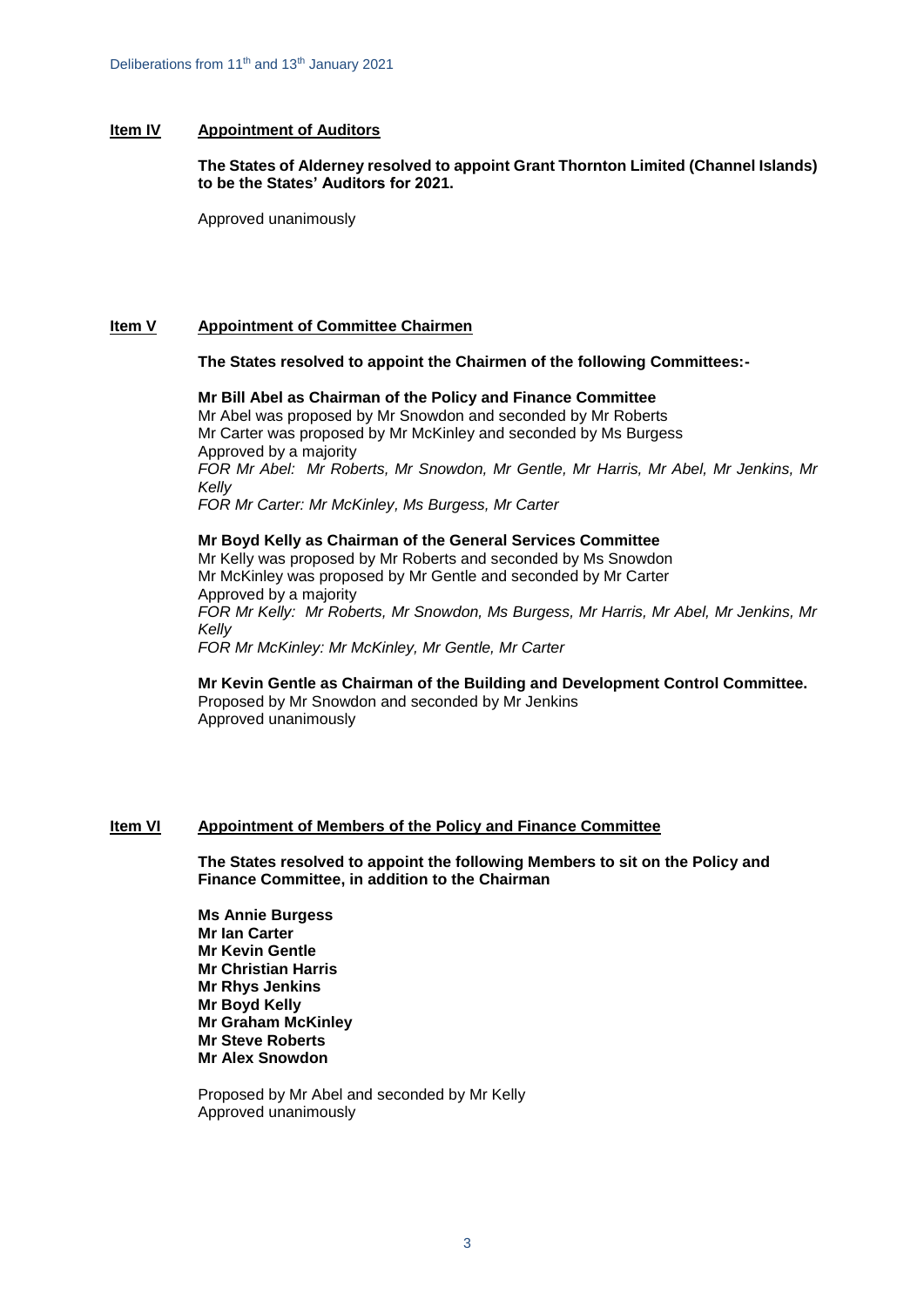# **Item VII Appointment of Committee Members of other Committees**

**The States resolved to appoint the members of the following Committees, in addition to the Chairmen:-**

**1. Four members to the General Services Committee:-**

**Ms Annie Burgess Mr Rhys Jenkins Mr Graham McKinley Mr Steve Roberts**

Proposed by Mr Kelly and seconded by Mr Abel Approved unanimously

**2. Four members to the Building and Development Control Committee**

**Ms Annie Burgess Mr Ian Carter Mr Christian Harris Mr Alex Snowdon** 

Proposed by Mr Gentle and seconded by Mr Harris Approved unanimously

# **Item VIII Election of Alderney Representatives to sit in the Guernsey States of Deliberation**

**Following the procedure as laid out in the Resolution of The States of Alderney dated 18th October 2006, and the Plebiscite election of 12th December 2020, the States of Alderney resolved:-**

**(a) To elect the following two members to sit in the Guernsey States of Deliberation for 2021:-**

**Mr Steve Roberts Mr Alex Snowdon**

**and**

**(b) To elect the following two members to sit in the Guernsey States of Deliberation as Alternative Representatives for 2021:-**

**Mr Kevin Gentle Ms Annie Burgess**

Ms Burgess was proposed by Mr Snowdon and seconded by Mr McKinley All others were taken from the result of the Plebiscite election on 12<sup>th</sup> December 2020 Approved unanimously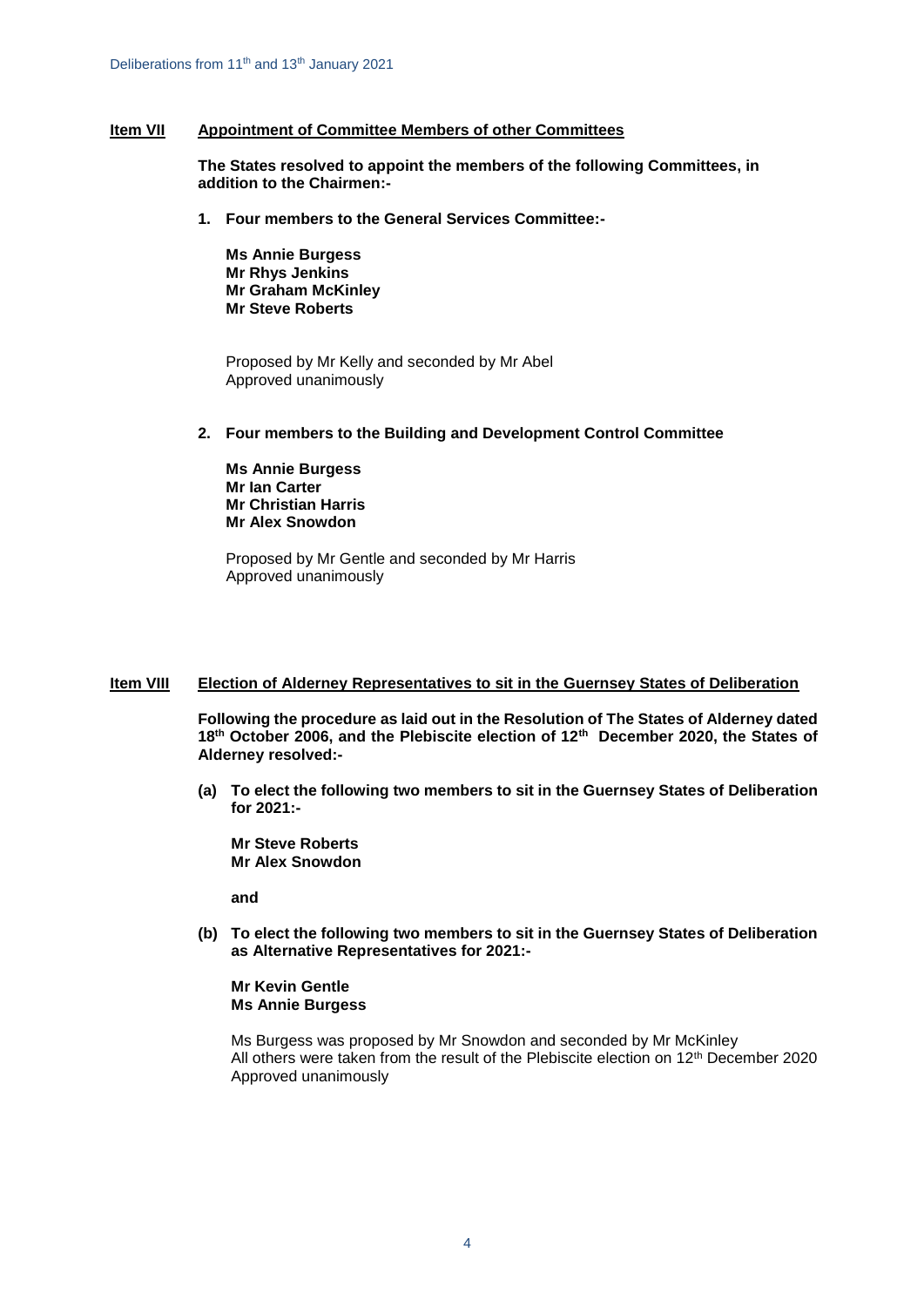#### **Item IX Other Appointments: Commonwealth Parliamentary Association**

**The States resolved to elect the following three members to sit on the Management Committee in the affairs of the Alderney Branch of the Commonwealth Parliamentary Association (the President being Ex-officio Chairman):-**

**Ms Annie Burgess Mr Ian Carter Mr Graham McKinley**

Proposed by Mr Gentle and seconded by Mr Harris Approved unanimously

# **Item X Other Appointments:- St Anne's School Management Committee**

**The States resolved to appoint Mr Rhys Jenkins as a Representative on the Management Committee of St Anne's School until the next Annual January Meeting of the States of Alderney.**

Proposed by Mr Snowdon Seconded by Mr Gentle Approved unanimously

#### **Item XI The Damages (Assumed Rate of Return and Related Matters) (Enabling Provisions) (Guernsey and Alderney) Law, 2020**

**The States of Alderney resolved to give their approval to the Projet de Loi entitled "The Damages (Assumed Rate of Return and Related Matters) (Enabling Provisions) (Guernsey and Alderney) Law, 2020", and to authorise the Bailiff to present a most humble petition to Her Majesty praying for Her Royal Sanction thereto.** 

Proposed by Mr Carter Seconded by Mr Gentle Approved unanimously

# **Item XII The Emergency Powers (Coronavirus) (General Provision) (Bailiwick of Guernsey) (No.9) Regulations, 2020**

**The States of Alderney resolved not to annul "The Emergency Powers (Coronavirus) (General Provision) (Bailiwick of Guernsey) (No.9) Regulations, 2020".** 

Proposed by Mr Gentle Seconded by Mr Snowdon Approved unanimously